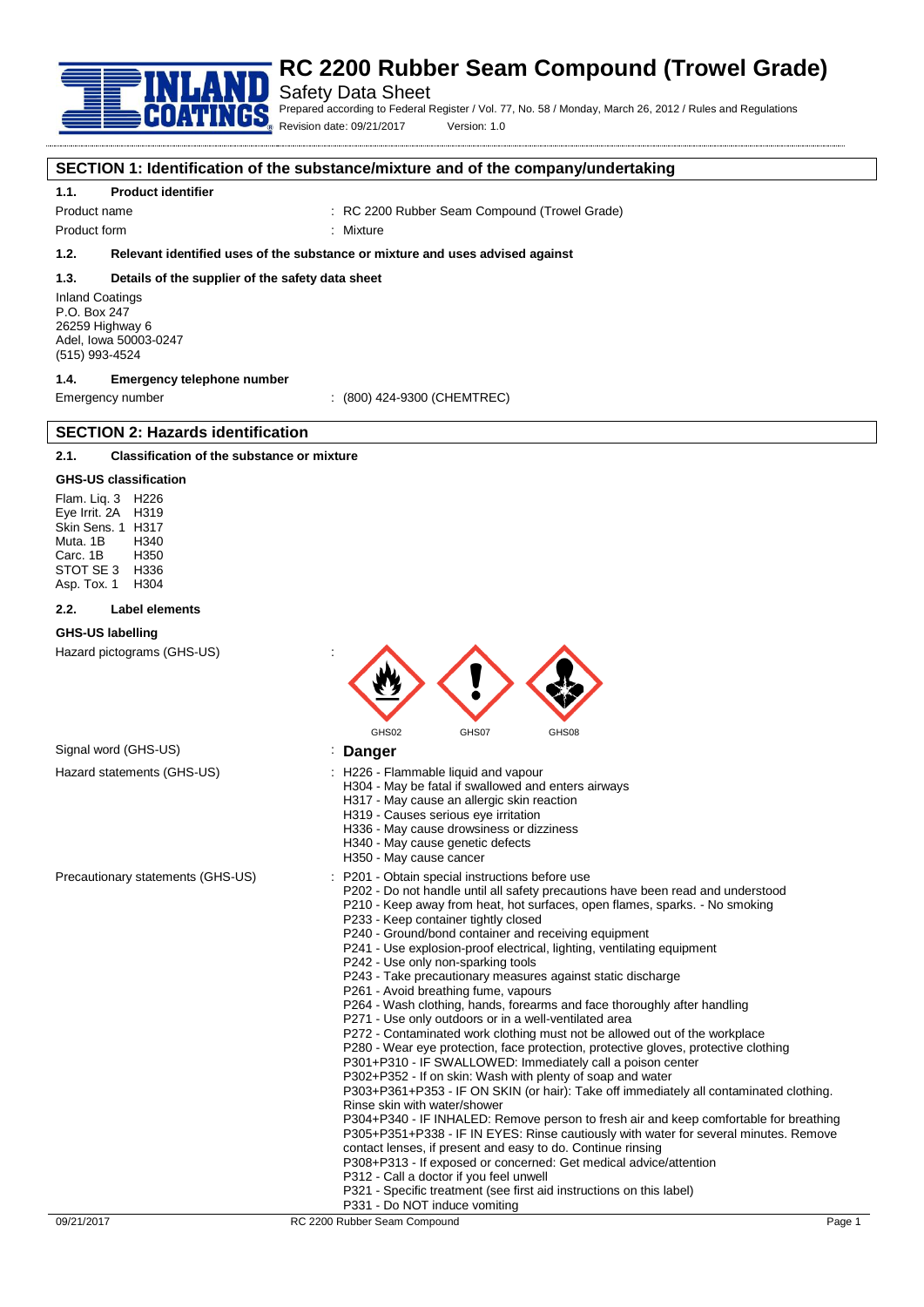Safety Data Sheet

Prepared according to Federal Register / Vol. 77, No. 58 / Monday, March 26, 2012 / Rules and Regulations

|                                       | P333+P313 - If skin irritation or rash occurs: Get medical advice/attention<br>P337+P313 - If eye irritation persists: Get medical advice/attention<br>P362+P364 - Take off contaminated clothing and wash it before reuse<br>P370+P378 - In case of fire: Use carbon dioxide (CO2), dry sand, foam to extinguish<br>P403+P233 - Store in a well-ventilated place. Keep container tightly closed<br>P403+P235 - Store in a well-ventilated place. Keep cool<br>P405 - Store locked up<br>P501 - Dispose of contents/container to a licensed hazardous-waste disposal contractor or<br>collection site except for empty clean containers which can be disposed of as non-hazardous<br>waste |
|---------------------------------------|--------------------------------------------------------------------------------------------------------------------------------------------------------------------------------------------------------------------------------------------------------------------------------------------------------------------------------------------------------------------------------------------------------------------------------------------------------------------------------------------------------------------------------------------------------------------------------------------------------------------------------------------------------------------------------------------|
| 2.3.<br>Other hazards                 |                                                                                                                                                                                                                                                                                                                                                                                                                                                                                                                                                                                                                                                                                            |
| Other hazards not contributing to the | None under normal conditions.                                                                                                                                                                                                                                                                                                                                                                                                                                                                                                                                                                                                                                                              |

## classification **2.4. Unknown acute toxicity (GHS US)**

No data available

# **SECTION 3: Composition/information on ingredients**

#### **3.1. Substance**

Not applicable

### **3.2. Mixture**

| <b>Name</b>                                                        | <b>Product identifier</b> | %          |
|--------------------------------------------------------------------|---------------------------|------------|
| Petroleum distillates, hydrotreated light                          | (CAS No) 64742-47-8       | $15 - 30$  |
| Solvent naphtha, petroleum, light aromatic                         | (CAS No) 64742-95-6       | $10 - 15$  |
| Titanium dioxide                                                   | (CAS No) 13463-67-7       | $10 - 15$  |
| Benzene, 1,2,4-trimethyl-                                          | (CAS No) 95-63-6          | $4 - 7$    |
| Nonane                                                             | (CAS No) 111-84-2         | $1 - 2$    |
| Ceramic microspheres                                               | (CAS No) 66402-68-4       | $1 - 5$    |
| Isobutyl alcohol                                                   | (CAS No) 78-83-1          | $0.1 - .3$ |
| Bis(1,2,2,6,6-pentamethyl-4-piperidyl) sebacate                    | (CAS No) 41556-26-7       | $0.1 - .5$ |
| Decanedioic acid, methyl 1,2,2,6,6-pentamethyl-4-piperidinyl ester | (CAS No) 82919-37-7       | $0.1 - .2$ |

# **SECTION 4: First aid measures 4.1. Description of first aid measures** First-aid measures general interest of the state of the sposed or concerned, get medical attention/advice. Show this safety data sheet to the doctor in attendance. Wash contaminated clothing before re-use. Never give anything to an unconscious person. First-aid measures after inhalation : IF INHALED: Remove to fresh air and keep at rest in a position comfortable for breathing. Get medical attention. If breathing is difficult, supply oxygen. If breathing has stopped, give artificial respiration. First-aid measures after skin contact : IF ON SKIN (or clothing): Remove affected clothing and wash all exposed skin with water for at least 15 minutes. Get medical attention immediately. First-aid measures after eye contact : IF IN EYES: Immediately flush with plenty of water for at least 15 minutes. Remove contact lenses if present and easy to do so. Get medical attention immediately. Continue rinsing. First-aid measures after ingestion : IF SWALLOWED: rinse mouth thoroughly. Do not induce vomiting without advice from poison control center or medical professional. Get medical attention immediately. **4.2. Most important symptoms and effects, both acute and delayed** Symptoms/injuries **Symptoms**/injuries **ancerered and enters airways.** Symptoms/injuries airways. Causes serious eye irritation. Symptoms/injuries after inhalation : May cause irritation and damage to respiratory tissues. May cause drowsiness or dizziness. Symptoms/injuries after skin contact : May cause an allergic skin reaction. Symptoms/injuries after eye contact : Causes serious eye irritation. Symptoms/injuries after ingestion : May cause gastrointestinal irritation. Chronic symptoms : May cause cancer. May cause genetic defects. **4.3. Indication of any immediate medical attention and special treatment needed** No additional information available **SECTION 5: Firefighting measures**

| 5.1.<br><b>Extinguishing media</b>                            |                                                           |     |
|---------------------------------------------------------------|-----------------------------------------------------------|-----|
| Suitable extinguishing media                                  | : Foam. Dry powder. Carbon dioxide.                       |     |
| Unsuitable extinguishing media                                | : Do not use a heavy water stream.                        |     |
| 5.2.<br>Special hazards arising from the substance or mixture |                                                           |     |
| Fire hazard                                                   | : This product is flammable.                              |     |
| <b>Explosion hazard</b>                                       | May create vapor/air explosion hazard in confined spaces. |     |
| 09/21/2017                                                    | RC 2200 Rubber Seam Compound                              | 2/9 |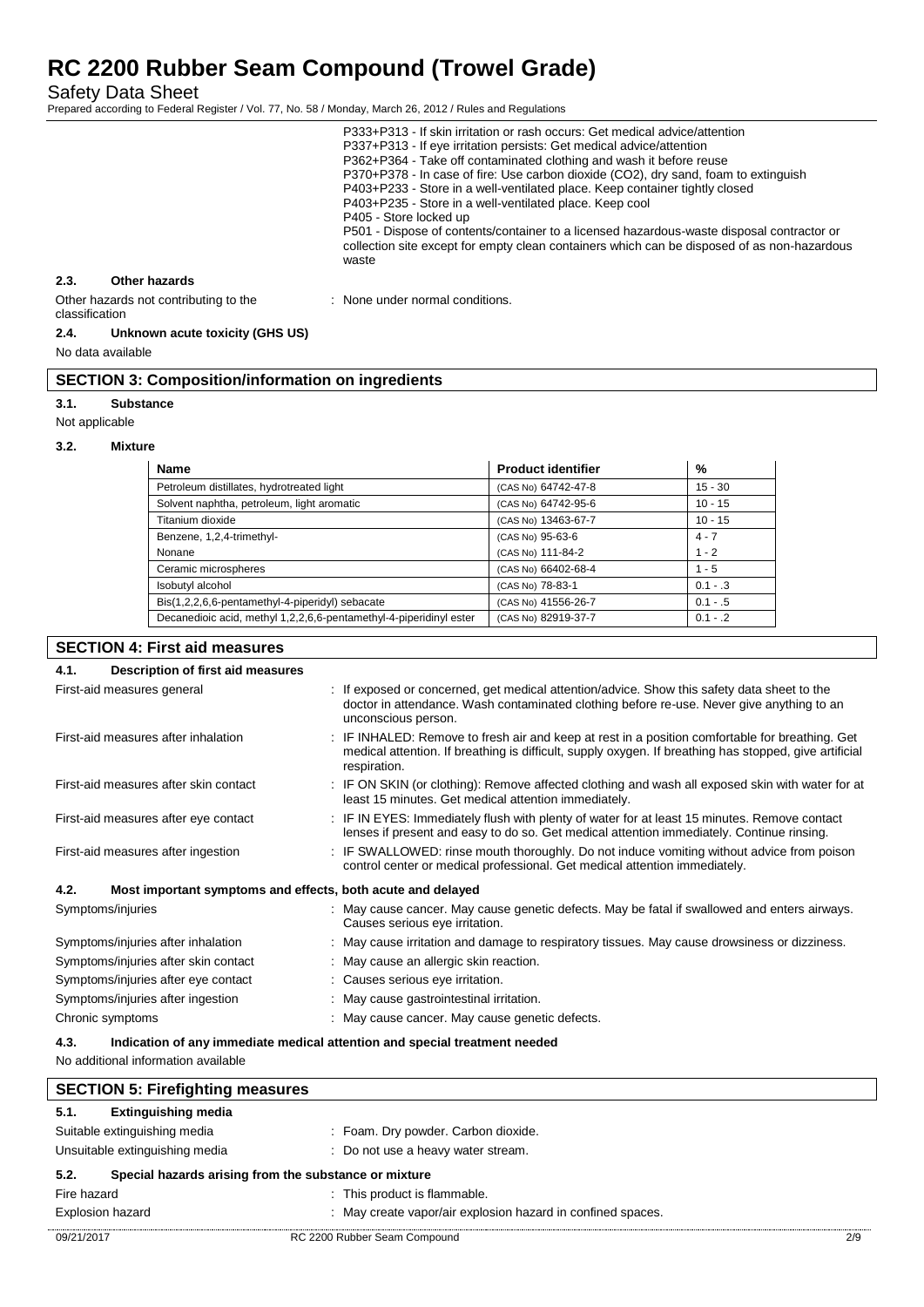Protective equipment **in the contract of the Contract Contract Contract Contract Contract Contract Contract Contract Contract Contract Contract Contract Contract Contract Contract Contract Contract Contract Contract Contra** 

Emergency procedures : Evacuate unnecessary personnel.

Safety Data Sheet

Prepared according to Federal Register / Vol. 77, No. 58 / Monday, March 26, 2012 / Rules and Regulations

| Reactivity                                                                  | : Flammable liquid and vapour.                                                                                                                                                                                                                                                              |
|-----------------------------------------------------------------------------|---------------------------------------------------------------------------------------------------------------------------------------------------------------------------------------------------------------------------------------------------------------------------------------------|
| 5.3.<br><b>Advice for firefighters</b>                                      |                                                                                                                                                                                                                                                                                             |
| Firefighting instructions                                                   | : Use water spray or fog for cooling exposed containers. Exercise caution when fighting any<br>chemical fire. Do not dispose of fire-fighting water in the environment. Vapors are heavier than<br>air and may travel long distances along the ground to an ignition source and flash back. |
| Protection during firefighting                                              | : Do not enter fire area without proper protective equipment, including respiratory protection.                                                                                                                                                                                             |
| <b>SECTION 6: Accidental release measures</b>                               |                                                                                                                                                                                                                                                                                             |
| Personal precautions, protective equipment and emergency procedures<br>6.1. |                                                                                                                                                                                                                                                                                             |
| General measures                                                            | : Remove ignition sources. Keep upwind.                                                                                                                                                                                                                                                     |
| For non-emergency personnel<br>6.1.1.                                       |                                                                                                                                                                                                                                                                                             |

# **6.1.2. For emergency responders**

Protective equipment **interprotective clothing**, gloves and eye or face protection. Approved supplied-air respirator, in case of emergency.

heat, hot surfaces, sparks, open flames and other ignition sources. No smoking.

### **6.2. Environmental precautions**

Prevent entry to sewers and public waters. Notify authorities if liquid enters sewers or public waters. Avoid release to the environment.

| 6.3.            | Methods and material for containment and cleaning up |  |                                                                                                                                                                                                      |  |
|-----------------|------------------------------------------------------|--|------------------------------------------------------------------------------------------------------------------------------------------------------------------------------------------------------|--|
| For containment |                                                      |  | : Contain any spills with dikes or absorbents to prevent migration and entry into sewers or<br>streams.                                                                                              |  |
|                 | Methods for cleaning up                              |  | : Soak up spills with inert solids, such as clay or diatomaceous earth as soon as possible. Place<br>in a suitable container for disposal in accordance with the waste regulations (see Section 13). |  |
| 6.4.            | Reference to other sections                          |  |                                                                                                                                                                                                      |  |
|                 | No additional information available                  |  |                                                                                                                                                                                                      |  |
|                 | <b>SECTION 7: Handling and storage</b>               |  |                                                                                                                                                                                                      |  |

# **7.1. Precautions for safe handling** Precautions for safe handling **incomponent in the state of the state of the state of the state of the state of the state of the state of the state of the Precautions for safe handling or** smoking and when leaving work. Do not handle until all safety precautions have been read and understood. Handle in accordance with good industrial hygiene and safety procedures. Keep container closed when not in use. Keep away from heat, hot surfaces, sparks, open flames and other ignition sources. No smoking. **7.2. Conditions for safe storage, including any incompatibilities** Storage conditions **Store in dry**, well-ventilated area. Keep container closed when not in use. Keep away from

# **SECTION 8: Exposure controls/personal protection**

### **8.1. Control parameters**

| Petroleum distillates, hydrotreated light (64742-47-8)  |                                                                                |  |  |
|---------------------------------------------------------|--------------------------------------------------------------------------------|--|--|
| Remark (ACGIH)                                          | OELs not established                                                           |  |  |
| Remark (OSHA)                                           | OELs not established                                                           |  |  |
| Nonane (111-84-2)                                       |                                                                                |  |  |
| ACGIH TWA (ppm)                                         | 200                                                                            |  |  |
| Remark (ACGIH)                                          | Threshold Limit Values (TLV Basis) Critical Effects -<br><b>CNS Impairment</b> |  |  |
| OSHA PEL (TWA) (mg/m <sup>3</sup> )                     | 1050                                                                           |  |  |
| OSHA PEL (TWA) (ppm)                                    | 200                                                                            |  |  |
| Solvent naphtha, petroleum, light aromatic (64742-95-6) |                                                                                |  |  |
| Remark (ACGIH)                                          | OELs not established                                                           |  |  |
| Remark (OSHA)                                           | OELs not established                                                           |  |  |
| Silica: Crystalline, quartz (14808-60-7)                |                                                                                |  |  |
| ACGIH TWA (mg/m <sup>3</sup> )                          | 0.025 (respirable fraction)                                                    |  |  |
| OSHA PEL (TWA) (mg/m <sup>3</sup> )                     | (30)/(%SiO2 + 2) total dust; (10)/(%SiO2 + 2)<br>respirable fraction           |  |  |
| OSHA PEL (TWA) (ppm)                                    | $(250)/(%SiO2 + 5)$ respirable fraction                                        |  |  |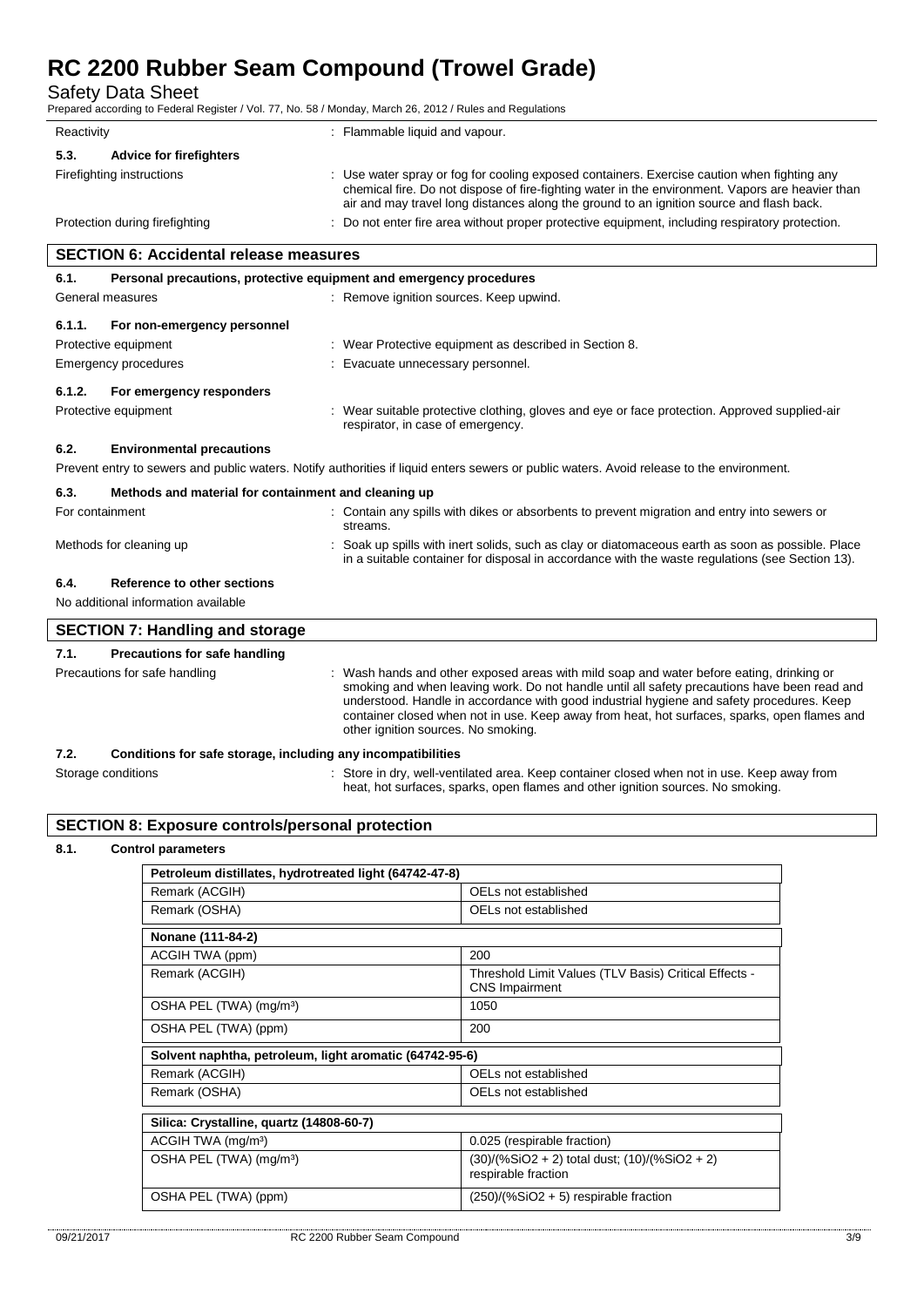Safety Data Sheet

Prepared according to Federal Register / Vol. 77, No. 58 / Monday, March 26, 2012 / Rules and Regulations

| Titanium dioxide (13463-67-7)                                                   |                      |  |
|---------------------------------------------------------------------------------|----------------------|--|
| ACGIH TWA (mg/m <sup>3</sup> )                                                  | 10                   |  |
| OSHA PEL (TWA) (mg/m <sup>3</sup> )                                             | 15 total dust        |  |
| Ceramic materials and wares, chemicals (66402-68-4)                             |                      |  |
| Remark (ACGIH)                                                                  | OELs not established |  |
| Remark (OSHA)                                                                   | OELs not established |  |
| Isobutyl alcohol (78-83-1)                                                      |                      |  |
| ACGIH TWA (ppm)                                                                 | 50                   |  |
| OSHA PEL (TWA) (mg/m <sup>3</sup> )                                             | 300                  |  |
| OSHA PEL (TWA) (ppm)                                                            | 100                  |  |
| Benzene, 1,2,4-trimethyl- (95-63-6)                                             |                      |  |
| Remark (ACGIH)                                                                  | OELs not established |  |
| Remark (OSHA)                                                                   | OELs not established |  |
| Bis(1,2,2,6,6-pentamethyl-4-piperidyl) sebacate (41556-26-7)                    |                      |  |
| Remark (ACGIH)                                                                  | OELs not established |  |
| Remark (OSHA)                                                                   | OELs not established |  |
| Decanedioic acid, methyl 1,2,2,6,6-pentamethyl-4-piperidinyl ester (82919-37-7) |                      |  |
| Remark (ACGIH)                                                                  | OELs not established |  |
| Remark (OSHA)                                                                   | OELs not established |  |

# **8.2. Exposure controls**

Appropriate engineering controls : Provide adequate general and local exhaust ventilation. Use process enclosures, local exhaust ventilation, or other engineering controls to control airborne levels below recommended exposure limits. Use explosion-proof equipment with flammable materials. Ensure adequate ventilation, especially in confined areas.

clothing. Insufficient ventilation: wear respiratory protection.

Personal protective equipment : Gloves. Protective goggles. Wear chemically impervious apron over lab coat and full coverage

#### Hand protection state of the state of the entire of the sistem of this material when prolonged or repeated contact could occur. Gloves should be classified under Standard EN 374 or ASTM F1296. Suggested glove materials are: Neoprene, Nitrile/butadiene rubber, Polyethylene, Ethyl vinyl alcohol laminate, PVC or vinyl. Suitable gloves for this specific application can be recommended by the glove supplier. Change contaminated gloves immediately.

- Eye protection **including the matter of the system** of the Wear eye protection, including chemical splash goggles and a face shield when possibility exists for eye contact due to spraying liquid or airborne particles.
- Skin and body protection : Wear long sleeves, and chemically impervious PPE/coveralls to minimize bodily exposure.
- Respiratory protection : Wear a NIOSH-approved (or equivalent) full-facepiece airline respirator in the positive pressure mode with emergency escape provisions. In case of inadequate ventilation or risk of inhalation of vapors, use suitable respiratory equipment with gas filter (type A2). Use a positive-pressure air-supplied respirator if there is any potential for an uncontrolled release, exposure levels are not known, or any other circumstances where air-purifying respirators may not provide adequate protection.

# **SECTION 9: Physical and chemical properties**

| Information on basic physical and chemical properties<br>9.1. |                                   |  |
|---------------------------------------------------------------|-----------------------------------|--|
| Physical state                                                | $:$ Liquid                        |  |
| Color                                                         | : No data available.              |  |
| Odor                                                          | : Slight hydrocarbon odor.        |  |
| Odor Threshold                                                | : No data available               |  |
| рH                                                            | : No data available               |  |
| Relative evaporation rate (butylacetate=1)                    | : No data available               |  |
| Melting point                                                 | : No data available               |  |
| Freezing point                                                | : No data available               |  |
| Boiling point                                                 | : $154.4 - 178.3$ °C (310-353 °F) |  |
| Flash point                                                   | : $38.3 - 39.4$ °C (101-103°F)    |  |
| Auto-ignition temperature                                     | : 230 °C (450°F)                  |  |
|                                                               |                                   |  |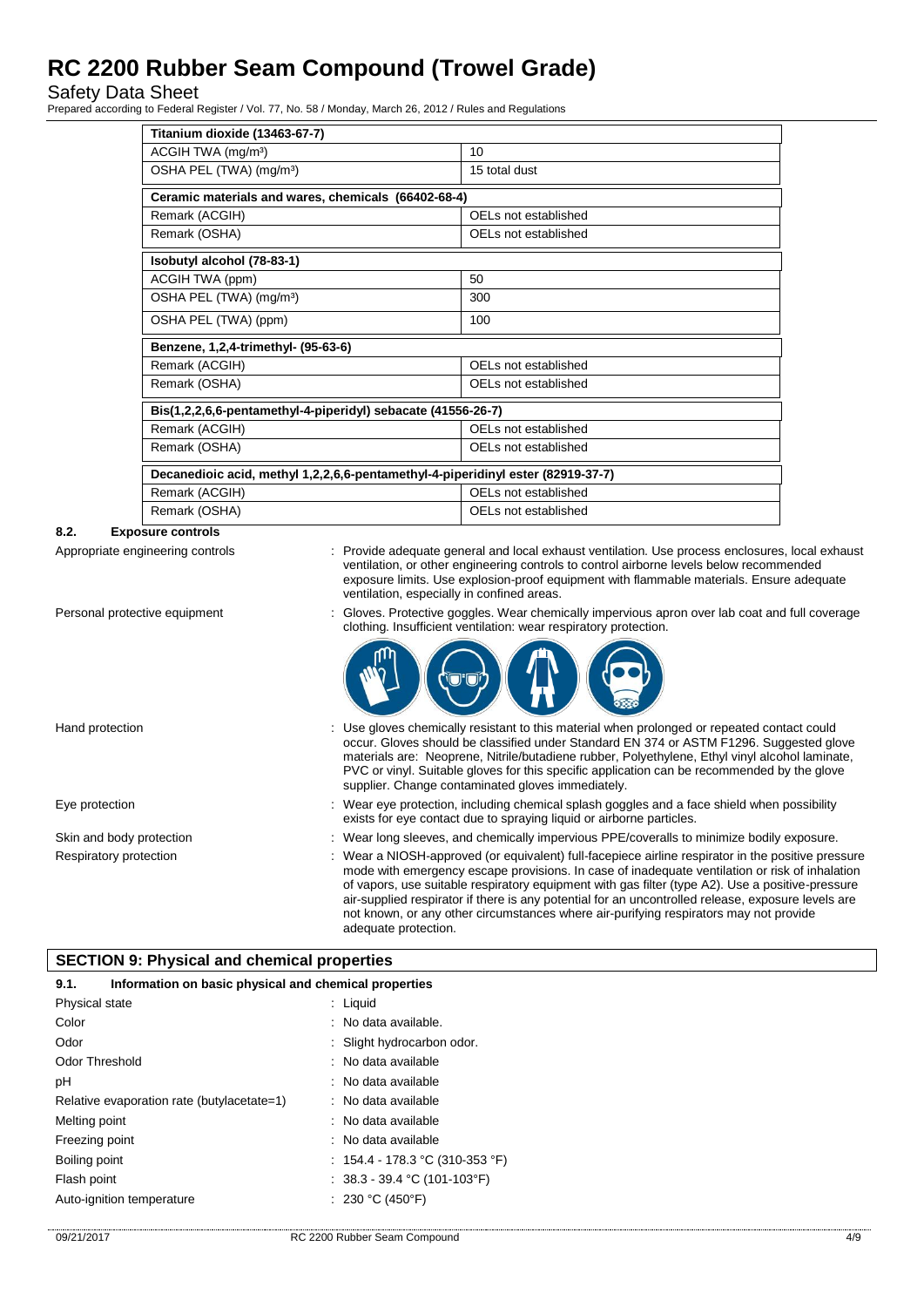Safety Data Sheet

Prepared according to Federal Register / Vol. 77, No. 58 / Monday, March 26, 2012 / Rules and Regulations

| Decomposition temperature        |  | : No data available                          |
|----------------------------------|--|----------------------------------------------|
| Flammability (solid, gas)        |  | : No data available                          |
| Vapour pressure                  |  | : 2 mm Hg at 20 $\degree$ C (68 $\degree$ F) |
| Relative vapour density at 20 °C |  | $:$ Heavier than air                         |
| Relative density                 |  | : .97                                        |
| Solubility                       |  | : Water: Negligible                          |
| Log Pow                          |  | : No data available                          |
| Log Kow                          |  | : No data available                          |
| Viscosity, kinematic             |  | : No data available                          |
| Viscosity, dynamic               |  | : No data available                          |
| <b>Explosive properties</b>      |  | : No data available                          |
| Oxidising properties             |  | : No data available                          |
| <b>Explosive limits</b>          |  | : No data available                          |
| <b>Other information</b><br>9.2. |  |                                              |
| VOC content                      |  | 400 g/l                                      |

#### **SECTION 10: Stability and reactivity**

### **10.1. Reactivity**

Flammable liquid and vapour.

# **10.2. Chemical stability**

No data available.

#### **10.3. Possibility of hazardous reactions**

No data available.

### **10.4. Conditions to avoid**

No flames, no sparks. Eliminate all sources of ignition. Heat. Prevent vapor accumulation.

#### **10.5. Incompatible materials**

Strong acids. Strong alkalis. Oxidizing agents.

#### **10.6. Hazardous decomposition products**

No data available.

#### **SECTION 11: Toxicological information**

# **11.1. Information on toxicological effects**

| Acute toxicity                                          | : Not classified |  |  |
|---------------------------------------------------------|------------------|--|--|
| Petroleum distillates, hydrotreated light (64742-47-8)  |                  |  |  |
| LD50 oral rat                                           | > 5000 mg/kg     |  |  |
| LD50 dermal rabbit                                      | > 2000 mg/kg     |  |  |
| LC50 inhalation rat (mg/l)                              | $> 5.2$ mg/l/4h  |  |  |
| Nonane (111-84-2)                                       |                  |  |  |
| LC50 inhalation rat (ppm)                               | 3200 ppm/4h      |  |  |
| Solvent naphtha, petroleum, light aromatic (64742-95-6) |                  |  |  |
| LD50 dermal rabbit                                      | > 2000 mg/kg     |  |  |
| LC50 inhalation rat (ppm)                               | 3400 ppm/4h      |  |  |
| Titanium dioxide (13463-67-7)                           |                  |  |  |
| LD50 oral rat                                           | > 10000 mg/kg    |  |  |
| Isobutyl alcohol (78-83-1)                              |                  |  |  |
| LD50 oral rat                                           | 2460 mg/kg       |  |  |
| LD50 dermal rabbit                                      | 3400 mg/kg       |  |  |
| LC50 inhalation rat (mg/l)                              | $> 6.5$ mg/l/4h  |  |  |
| Benzene, 1,2,4-trimethyl- (95-63-6)                     |                  |  |  |
| LD50 oral rat                                           | 3280 mg/kg       |  |  |
| LD50 dermal rabbit                                      | $>3160$ mg/kg    |  |  |
| ATE CLP (gases)                                         | 4500.000 ppmv/4h |  |  |
| ATE CLP (vapours)                                       | 11.000 mg/l/4h   |  |  |
| ATE CLP (dust, mist)                                    | 1.500 mg/l/4h    |  |  |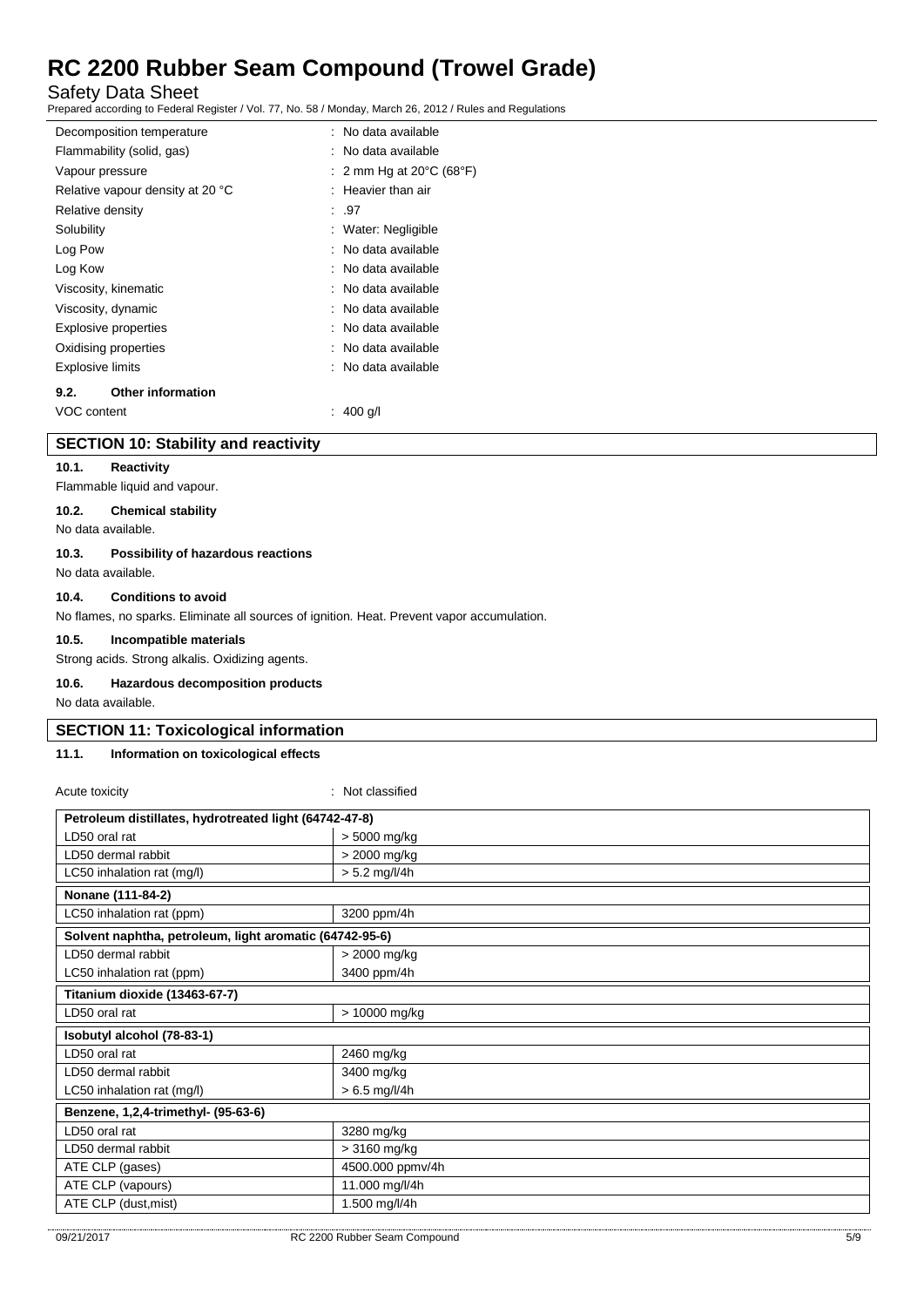Safety Data Sheet

Prepared according to Federal Register / Vol. 77, No. 58 / Monday, March 26, 2012 / Rules and Regulations

| Bis(1,2,2,6,6-pentamethyl-4-piperidyl) sebacate (41556-26-7) |                                                                                                                                                 |
|--------------------------------------------------------------|-------------------------------------------------------------------------------------------------------------------------------------------------|
| LD50 oral rat                                                | 2615 mg/kg                                                                                                                                      |
| Skin corrosion/irritation                                    | : Not classified                                                                                                                                |
| Serious eye damage/irritation                                | Causes serious eye irritation.                                                                                                                  |
| Respiratory or skin sensitisation                            | May cause an allergic skin reaction.                                                                                                            |
| Germ cell mutagenicity                                       | May cause genetic defects.                                                                                                                      |
| Carcinogenicity                                              | : May cause cancer.                                                                                                                             |
| Silica: Crystalline, quartz (14808-60-7)                     |                                                                                                                                                 |
| IARC group                                                   | 1 - Carcinogenic to humans                                                                                                                      |
| Titanium dioxide (13463-67-7)                                |                                                                                                                                                 |
| IARC group                                                   | 2B - Possibly carcinogenic to humans                                                                                                            |
| Reproductive toxicity                                        | : Not classified                                                                                                                                |
| Specific target organ toxicity (single exposure)             | May cause drowsiness or dizziness.                                                                                                              |
| Specific target organ toxicity (repeated<br>exposure)        | : Not classified                                                                                                                                |
| Aspiration hazard                                            | : May be fatal if swallowed and enters airways.                                                                                                 |
| Symptoms/injuries after inhalation                           | May cause irritation and damage to respiratory tissues. May cause drowsiness or dizziness.                                                      |
| Symptoms/injuries after skin contact                         | May cause an allergic skin reaction.                                                                                                            |
| Symptoms/injuries after eye contact                          | Causes serious eye irritation.                                                                                                                  |
| Symptoms/injuries after ingestion                            | May cause gastrointestinal irritation.                                                                                                          |
| Chronic symptoms                                             | : May cause cancer. May cause genetic defects.                                                                                                  |
|                                                              |                                                                                                                                                 |
| <b>SECTION 12: Ecological information</b>                    |                                                                                                                                                 |
| 12.1.<br><b>Toxicity</b>                                     |                                                                                                                                                 |
| Ecology - general                                            | : Aquatic toxicity rating not determined. All possible measures should be taken to prevent                                                      |
|                                                              | release into the environment.                                                                                                                   |
|                                                              |                                                                                                                                                 |
| 12.2.<br>Persistence and degradability                       |                                                                                                                                                 |
| RC 2200 Rubber Seam Compound                                 |                                                                                                                                                 |
| Persistence and degradability                                | Not established.                                                                                                                                |
|                                                              |                                                                                                                                                 |
| 12.3.<br><b>Bioaccumulative potential</b>                    |                                                                                                                                                 |
| No additional information available                          |                                                                                                                                                 |
| 12.4.<br><b>Mobility in soil</b>                             |                                                                                                                                                 |
| No additional information available                          |                                                                                                                                                 |
| 12.5.<br>Other adverse effects                               |                                                                                                                                                 |
| No additional information available                          |                                                                                                                                                 |
| <b>SECTION 13: Disposal considerations</b>                   |                                                                                                                                                 |
| 13.1.<br>Waste treatment methods                             |                                                                                                                                                 |
| Waste treatment methods                                      | : Do not discharge to public wastewater systems without permit of pollution control authorities.                                                |
| Waste disposal recommendations                               | No discharge to surface waters is allowed without an NPDES permit.<br>: Dispose in a safe manner in accordance with local/national regulations. |
|                                                              |                                                                                                                                                 |
| <b>SECTION 14: Transport information</b>                     |                                                                                                                                                 |
| In accordance with DOT                                       |                                                                                                                                                 |
| Transport document description                               | : UN1263 Paint (including paint, lacquer, enamel, stain, shellac solutions, varnish, polish, liquid<br>filler, and liquid lacquer base), 3, III |
| UN-No.(DOT)                                                  | : 1263                                                                                                                                          |
| DOT NA no.                                                   | <b>UN1263</b>                                                                                                                                   |
| Proper Shipping Name (DOT)                                   | : Paint                                                                                                                                         |
|                                                              | including paint, lacquer, enamel, stain, shellac solutions, varnish, polish, liquid filler, and liquid<br>lacquer base                          |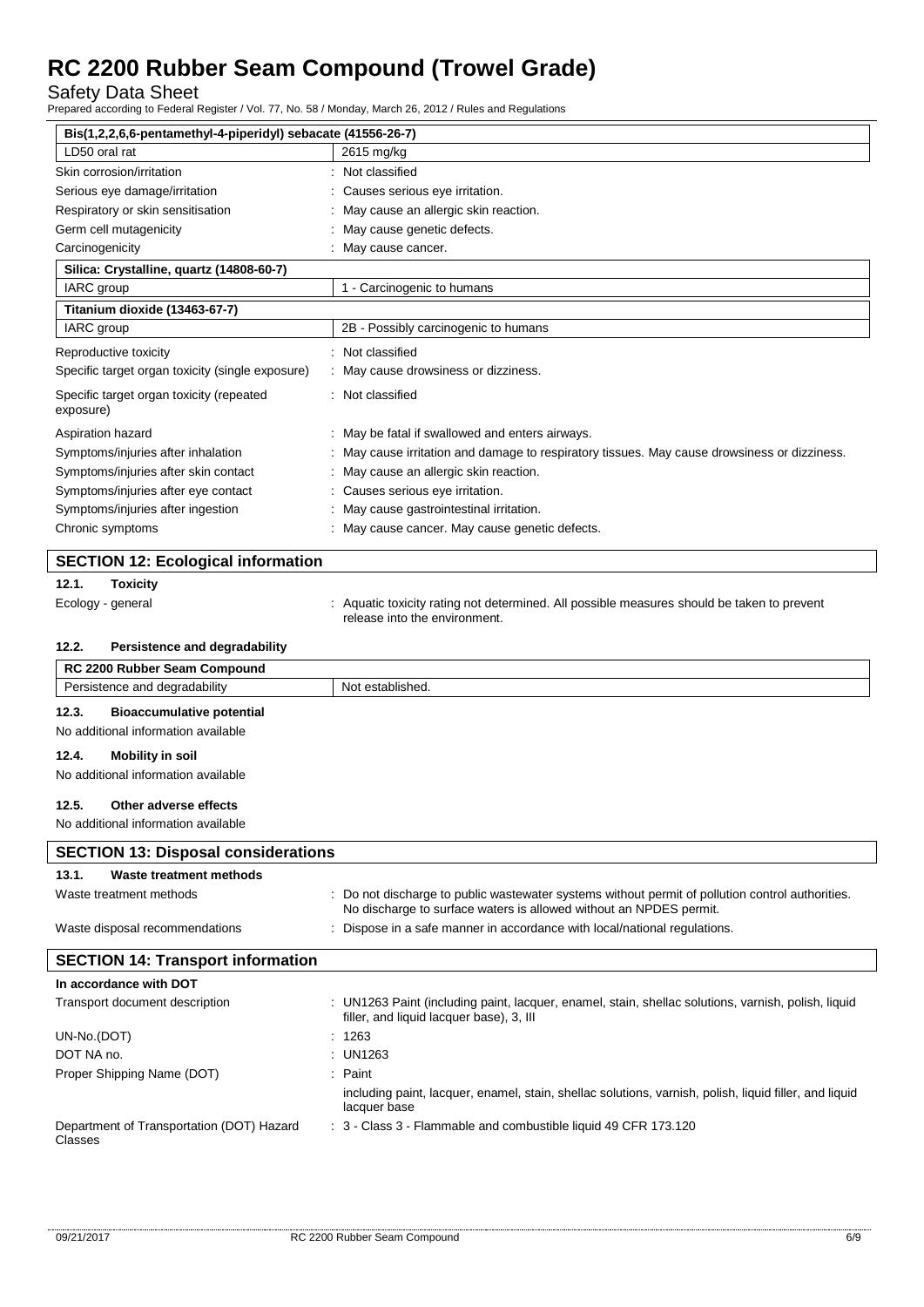Safety Data Sheet

Prepared according to Federal Register / Vol. 77, No. 58 / Monday, March 26, 2012 / Rules and Regulations

| Hazard labels (DOT)                                                       | : 3 - Flammable liquid                                                                                                                                                                                                                                                                                                                                                                                              |
|---------------------------------------------------------------------------|---------------------------------------------------------------------------------------------------------------------------------------------------------------------------------------------------------------------------------------------------------------------------------------------------------------------------------------------------------------------------------------------------------------------|
|                                                                           |                                                                                                                                                                                                                                                                                                                                                                                                                     |
| Packing group (DOT)                                                       | : III - Minor Danger                                                                                                                                                                                                                                                                                                                                                                                                |
| DOT Quantity Limitations Passenger aircraft/rail : 5 L<br>(49 CFR 173.27) |                                                                                                                                                                                                                                                                                                                                                                                                                     |
| DOT Quantity Limitations Cargo aircraft only (49 : 60 L<br>CFR 175.75)    |                                                                                                                                                                                                                                                                                                                                                                                                                     |
| DOT Vessel Stowage Location                                               | : B - (i) The material may be stowed "on deck" or "under deck" on a cargo vessel and on a<br>passenger vessel carrying a number of passengers limited to not more than the larger of 25<br>passengers, or one passenger per each 3 m of overall vessel length; and (ii) "On deck only" on<br>passenger vessels in which the number of passengers specified in paragraph $(k)(2)(i)$ of this<br>section is exceeded. |
| <b>Additional information</b>                                             |                                                                                                                                                                                                                                                                                                                                                                                                                     |
| Other information                                                         | : No supplementary information available.                                                                                                                                                                                                                                                                                                                                                                           |
|                                                                           |                                                                                                                                                                                                                                                                                                                                                                                                                     |

### **Transport by sea**

No additional information available

#### **Air transport**

No additional information available

# **SECTION 15: Regulatory information**

### **15.1. US Federal regulations**

| RC 2200 Rubber Seam Compound                                                                                                                |                                 |  |
|---------------------------------------------------------------------------------------------------------------------------------------------|---------------------------------|--|
| All chemical substances in this product are listed in the EPA (Environment Protection Agency) TSCA (Toxic Substances Control Act) Inventory |                                 |  |
| or are exempt                                                                                                                               |                                 |  |
| SARA Section 311/312 Hazard Classes                                                                                                         | Immediate (acute) health hazard |  |
|                                                                                                                                             | Delayed (chronic) health hazard |  |
|                                                                                                                                             | Fire hazard                     |  |
| <b>Cumene (98-82-8)</b>                                                                                                                     |                                 |  |
| Listed on United States SARA Section 313                                                                                                    |                                 |  |
| <b>CERCLA RQ</b>                                                                                                                            | 5000 lb                         |  |
|                                                                                                                                             |                                 |  |
| Isobutyl alcohol (78-83-1)                                                                                                                  |                                 |  |
| <b>CERCLA RQ</b>                                                                                                                            | 5000 lb                         |  |
| Benzene, 1,2,4-trimethyl- (95-63-6)                                                                                                         |                                 |  |
| Listed on United States SARA Section 313                                                                                                    |                                 |  |
| Xylenes (o-, m-, p- isomers) (1330-20-7)                                                                                                    |                                 |  |
| Listed on United States SARA Section 313                                                                                                    |                                 |  |
| <b>CERCLA RQ</b>                                                                                                                            | 100 lb                          |  |

### **15.2. International regulations**

No additional information available

#### **15.3. US State regulations**

#### **California Proposition 65**

WARNING: This product contains, or may contain, trace quantities of a substance(s) known to the state of California to cause cancer and/or reproductive toxicity

| <b>Cumene (98-82-8)</b>                  |                               |                         |                         |                            |
|------------------------------------------|-------------------------------|-------------------------|-------------------------|----------------------------|
| U.S. - California -                      | U.S. - California -           | U.S. - California -     | U.S. - California -     | No significance risk level |
| Proposition 65 -                         | Proposition 65 -              | Proposition 65 -        | Proposition 65 -        | (NSRL)                     |
| Carcinogens List                         | Developmental Toxicity        | Reproductive Toxicity - | Reproductive Toxicity - |                            |
|                                          |                               | Female                  | Male                    |                            |
| Yes                                      | No                            | No.                     | No                      | <b>NA</b>                  |
|                                          |                               |                         |                         |                            |
| Silica: Crystalline, quartz (14808-60-7) |                               |                         |                         |                            |
| U.S. - California -                      | U.S. - California -           | U.S. - California -     | U.S. - California -     | No significance risk level |
| Proposition 65 -                         | Proposition 65 -              | Proposition 65 -        | Proposition 65 -        | (NSRL)                     |
| Carcinogens List                         | <b>Developmental Toxicity</b> | Reproductive Toxicity - | Reproductive Toxicity - |                            |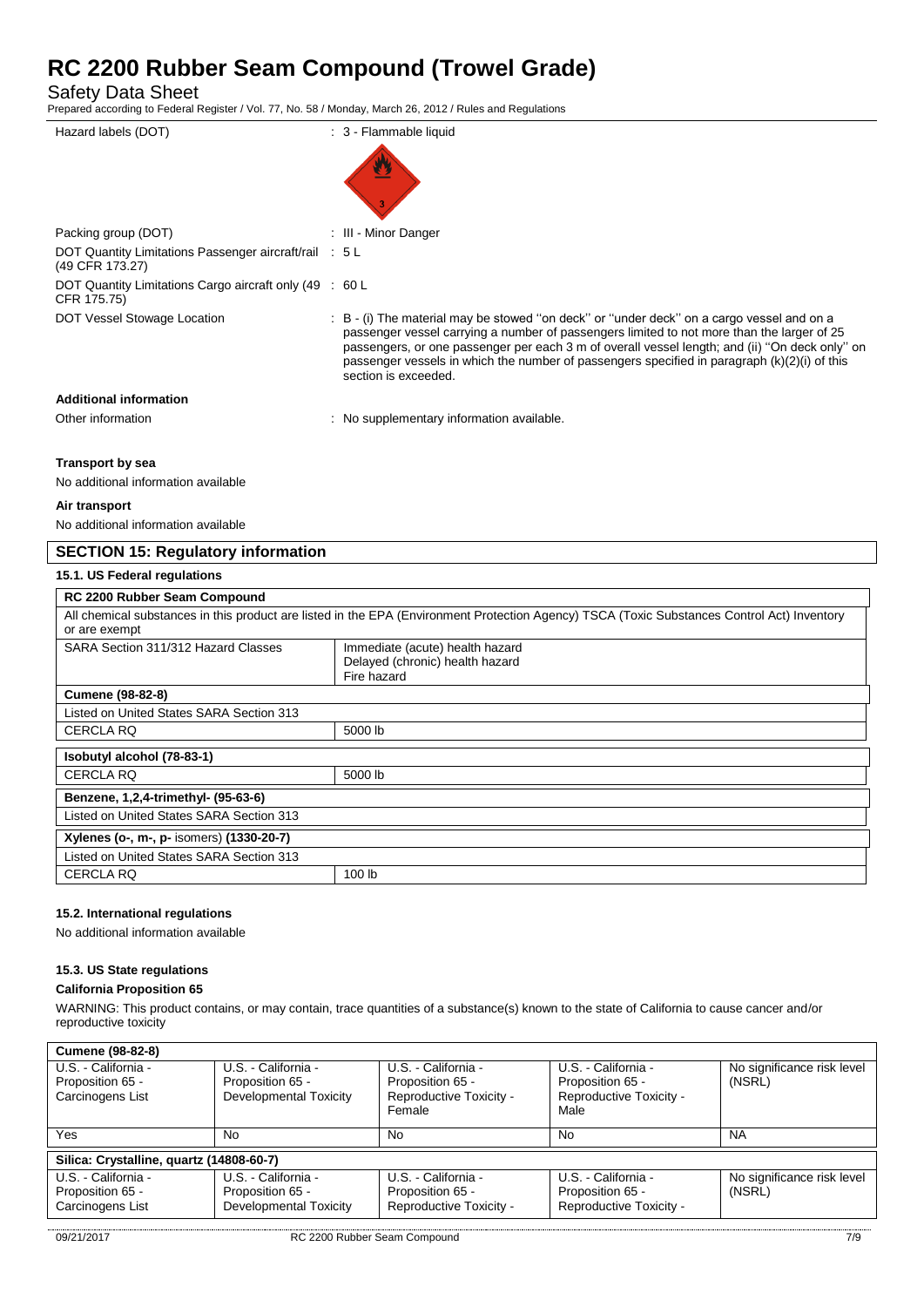Safety Data Sheet

Prepared according to Federal Register / Vol. 77, No. 58 / Monday, March 26, 2012 / Rules and Regulations

|                                                                                                                    | Silica: Crystalline, quartz (14808-60-7)                              |                         |                         |                            |  |
|--------------------------------------------------------------------------------------------------------------------|-----------------------------------------------------------------------|-------------------------|-------------------------|----------------------------|--|
|                                                                                                                    |                                                                       | Female                  | Male                    |                            |  |
|                                                                                                                    |                                                                       |                         |                         |                            |  |
| Yes                                                                                                                | No.                                                                   | No                      | No                      | <b>NA</b>                  |  |
|                                                                                                                    |                                                                       |                         |                         |                            |  |
| Nickel oxide (1313-99-1)<br>U.S. California -                                                                      | U.S. - California -                                                   | U.S. - California -     | U.S. - California -     | No significance risk level |  |
| Proposition 65 -                                                                                                   | Proposition 65 -                                                      | Proposition 65 -        | Proposition 65 -        | (NSRL)                     |  |
| Carcinogens List                                                                                                   | <b>Developmental Toxicity</b>                                         | Reproductive Toxicity - | Reproductive Toxicity - |                            |  |
|                                                                                                                    |                                                                       | Female                  | Male                    |                            |  |
| Yes                                                                                                                | No.                                                                   | No.                     | <b>No</b>               | <b>NA</b>                  |  |
| Titanium dioxide (13463-67-7)                                                                                      |                                                                       |                         |                         |                            |  |
| U.S. - California -                                                                                                | U.S. - California -                                                   | U.S. - California -     | U.S. - California -     | No significance risk level |  |
| Proposition 65 -                                                                                                   | Proposition 65 -                                                      | Proposition 65 -        | Proposition 65 -        | (NSRL)                     |  |
| Carcinogens List                                                                                                   | <b>Developmental Toxicity</b>                                         | Reproductive Toxicity - | Reproductive Toxicity - |                            |  |
|                                                                                                                    |                                                                       | Female                  | Male                    |                            |  |
| Yes                                                                                                                | No                                                                    | <b>No</b>               | No.                     | <b>NA</b>                  |  |
| Nonane (111-84-2)                                                                                                  |                                                                       |                         |                         |                            |  |
|                                                                                                                    | U.S. - New Jersey - Right to Know Hazardous Substance List            |                         |                         |                            |  |
| U.S. - Massachusetts - Right To Know List                                                                          |                                                                       |                         |                         |                            |  |
| U.S. - Pennsylvania - RTK (Right to Know) List                                                                     |                                                                       |                         |                         |                            |  |
| Cumene (98-82-8)                                                                                                   |                                                                       |                         |                         |                            |  |
| U.S. - Massachusetts - Right To Know List                                                                          |                                                                       |                         |                         |                            |  |
|                                                                                                                    | U.S. - New Jersey - Right to Know Hazardous Substance List            |                         |                         |                            |  |
|                                                                                                                    | U.S. - Pennsylvania - RTK (Right to Know) - Environmental Hazard List |                         |                         |                            |  |
| Silica: Crystalline, quartz (14808-60-7)                                                                           |                                                                       |                         |                         |                            |  |
|                                                                                                                    | U.S. - New Jersey - Right to Know Hazardous Substance List            |                         |                         |                            |  |
| U.S. - Pennsylvania - RTK (Right to Know) List                                                                     |                                                                       |                         |                         |                            |  |
| U.S. - Massachusetts - Right To Know List                                                                          |                                                                       |                         |                         |                            |  |
| Nickel oxide (1313-99-1)                                                                                           |                                                                       |                         |                         |                            |  |
| U.S. - Massachusetts - Right To Know List                                                                          |                                                                       |                         |                         |                            |  |
|                                                                                                                    | U.S. - New Jersey - Right to Know Hazardous Substance List            |                         |                         |                            |  |
|                                                                                                                    | U.S. - Pennsylvania - RTK (Right to Know) - Environmental Hazard List |                         |                         |                            |  |
| Titanium dioxide (13463-67-7)                                                                                      |                                                                       |                         |                         |                            |  |
| U.S. - Massachusetts - Right To Know List                                                                          |                                                                       |                         |                         |                            |  |
| U.S. - Pennsylvania - RTK (Right to Know) List                                                                     | U.S. - New Jersey - Right to Know Hazardous Substance List            |                         |                         |                            |  |
|                                                                                                                    |                                                                       |                         |                         |                            |  |
|                                                                                                                    | Silica, amorphous, precipitated and gel (112926-00-8)                 |                         |                         |                            |  |
|                                                                                                                    | U.S. - New Jersey - Right to Know Hazardous Substance List            |                         |                         |                            |  |
| U.S. - Pennsylvania - RTK (Right to Know) List<br>U.S. - Massachusetts - Right To Know List                        |                                                                       |                         |                         |                            |  |
|                                                                                                                    |                                                                       |                         |                         |                            |  |
| Isobutyl alcohol (78-83-1)                                                                                         |                                                                       |                         |                         |                            |  |
| U.S. - Massachusetts - Right To Know List                                                                          | U.S. - New Jersey - Right to Know Hazardous Substance List            |                         |                         |                            |  |
|                                                                                                                    |                                                                       |                         |                         |                            |  |
| U.S. - Pennsylvania - RTK (Right to Know) - Environmental Hazard List                                              |                                                                       |                         |                         |                            |  |
| Benzene, 1,2,4-trimethyl- (95-63-6)                                                                                |                                                                       |                         |                         |                            |  |
| U.S. - New Jersey - Right to Know Hazardous Substance List                                                         |                                                                       |                         |                         |                            |  |
| U.S. - Massachusetts - Right To Know List<br>U.S. - Pennsylvania - RTK (Right to Know) - Environmental Hazard List |                                                                       |                         |                         |                            |  |
| Xylenes (o-, m-, p- isomers) (1330-20-7)                                                                           |                                                                       |                         |                         |                            |  |
| U.S. - Massachusetts - Right To Know List                                                                          |                                                                       |                         |                         |                            |  |
|                                                                                                                    | U.S. - New Jersey - Right to Know Hazardous Substance List            |                         |                         |                            |  |
|                                                                                                                    | U.S. - Pennsylvania - RTK (Right to Know) - Environmental Hazard List |                         |                         |                            |  |
|                                                                                                                    |                                                                       |                         |                         |                            |  |
| <b>SECTION 16: Other information</b>                                                                               |                                                                       |                         |                         |                            |  |

| Indication of changes | : Revision 1.0: New SDS Created. |
|-----------------------|----------------------------------|
| Revision date         | : 09/21/2017                     |
| Other information     | : Author: DW.                    |